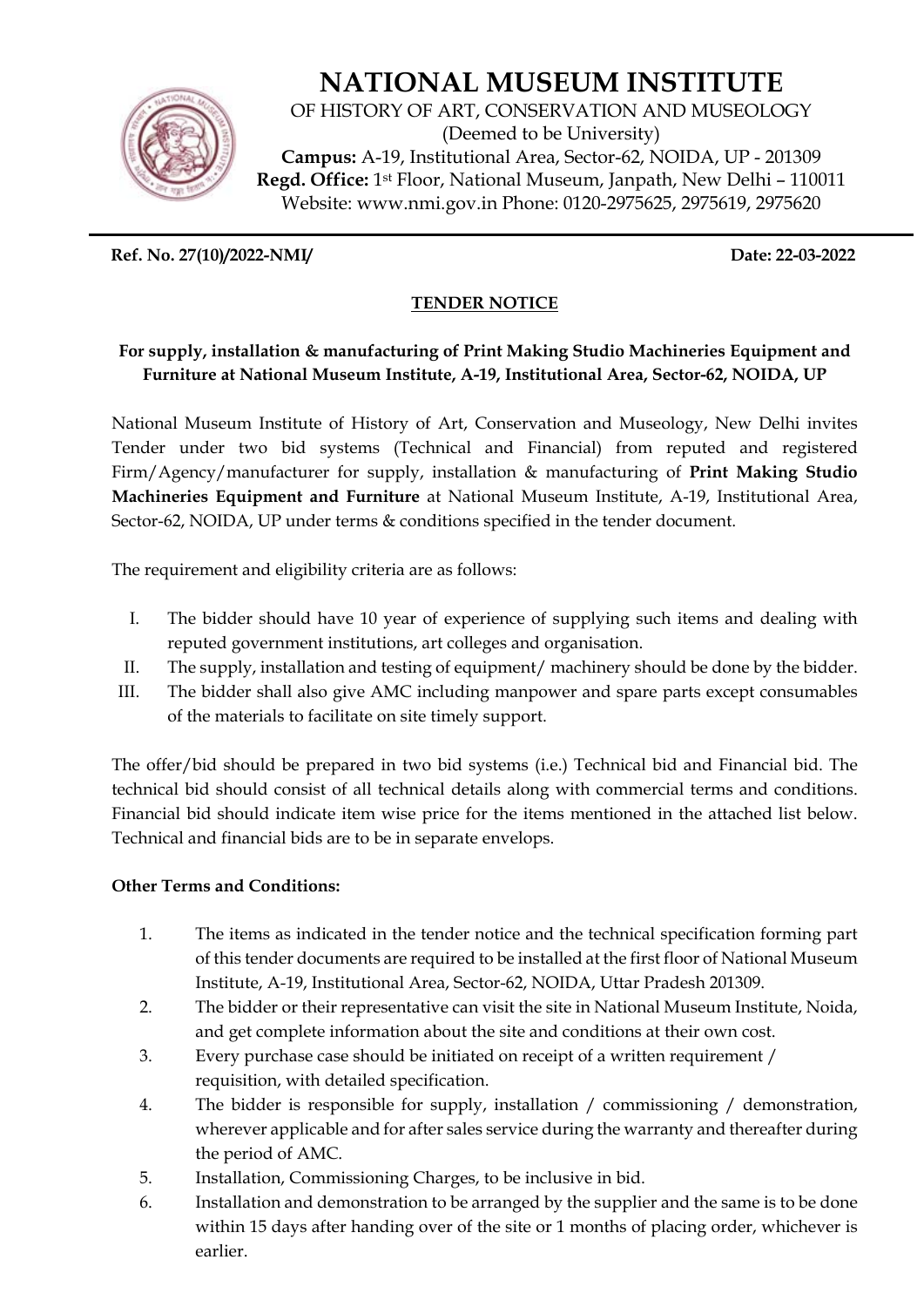Interested parties are requested to submit their tender comprising technical bid in one envelope super scribed as "**Technical Bid**" and financial bid in other envelope super scribed as "**Financial Bid**" and both envelopes in a single envelope super scribed "**Quotation for supply, installation & manufacturing of Print Making Studio Machineries Equipment and Furniture**" to the office of **Registrar, National Museum Institute, A-19, Institutional Area, Sector-62, NOIDA, Uttar Pradesh 201309** by date **28-03-2022, 05.00 pm**. This Institute reserves the right to accept/reject any or all tender(s) without assigning any reason/notice thereof. Last date of submission of the tender may also be mentioned on the envelope containing the tender

The Quotation/Tender Committee will open the quotations and shortlist suitable bids after assessing them on the basis of the criterion laid above. After finalizing the most suitable bid, the tender will be finalized.

## **The list of equipment and machinery for Print Making Studio:**

#### **Intaglio and Relief Print:**

#### Space available size 38 x38 feet hall

| S. No.         | Equipment (items)                                        | <b>Size</b>                     | Qty            |
|----------------|----------------------------------------------------------|---------------------------------|----------------|
| $\mathbf{1}$   | Etching printing press for intaglio printing             | Bed size 24 x 48                | $\mathbf{1}$   |
|                |                                                          | inches                          |                |
| $\overline{2}$ | Etching printing press for lino and woodcut              | Bed size 24 x 36                | $\mathbf{1}$   |
|                | printing                                                 | inches                          |                |
| 3              | Hot plate (with heat regulator)                          | 24 x36 inches                   | $\mathbf{1}$   |
| $\overline{4}$ | Plate cutter                                             | 25 inches                       | $\mathbf{1}$   |
| 5              | Print drying rack metal (25 selves)                      | 24 x36 inches                   | $\mathbf{1}$   |
| 6              | Aquantint box                                            | $30 \times 44 \times 72$ inches | $\mathbf{1}$   |
| $\overline{7}$ | Felt set (3 piece of various thickness)                  | $24 \times 36$ inches           | 4              |
| $\, 8$         | Fiber glass tray for acid                                | $18 \times 24$ inches           | $\overline{2}$ |
| 9              | Rubber roller (dia 3 inches)                             | 8,10,12,15 inches               | 2 each         |
| 10             | Spatula y shape                                          | 2,3,4 inches                    | 3 each         |
| 11             | Printing and working wooden table with 10mm<br>glass top | $4 \times 6 \times 3$ feet      | 3              |
| 12             | Stool wooden                                             | $12 \times 14 \times 24$ inches | 25             |
| 13             | Wooden drawer (for paper, tool and lockers etc,)         | $2x15x3$ feet                   | 5              |
| 14             | Display board                                            | 4x8 feet                        | 4              |
| 15             | Wooden drawer                                            | $2 x7 x3$ feet                  | $\overline{2}$ |